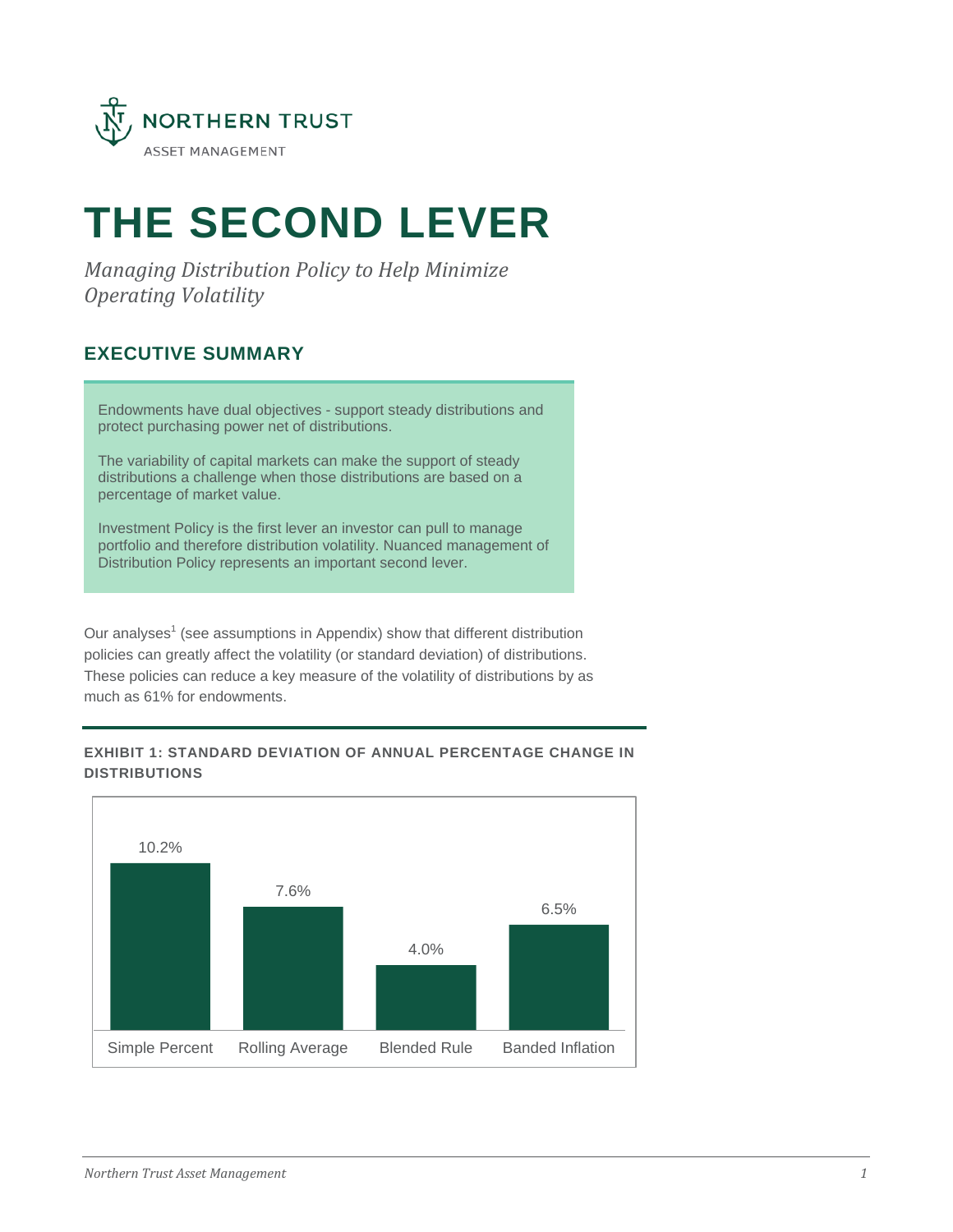When a distribution policy is based on a simple percentage of market value, the investment policy lever shoulders the responsibility for managing portfolio and distribution volatility. However, by taking a more thoughtful approach to distribution policy, an endowment has a powerful second lever to help manage distribution volatility. This can alleviate pressure from the investment policy to manage portfolio volatility and may even support greater portfolio and distribution growth over time.

Clients often turn to us to identify strategies that can help them better manage distribution variability and protect their purchasing power. To do this, we use our proprietary modeling tool to analyze the various distribution policy approaches endowments commonly adopt.

#### **OVERVIEW OF ANALYSIS**

Managing investment and distribution policies for an endowment with a perpetual investment time horizon is a complex and dynamic process. To isolate the potential impact various distribution policies could have on a portfolio, we use a simple asset allocation. This lets us compile a broader sample of historic market data than otherwise possible with a more modern and highly diverse asset allocation. Importantly, the volatility of returns for this historic dataset is comparable to projected volatility for a more contemporary endowment allocation. This adds to the relevance of any indicated change in distribution volatility relative to return volatility as a guide for forward looking policy.

#### *Endowment Analysis*

In our simulations for endowments, we focus on four distribution policy options. (Appendix includes summary data for the options.)

- **1. Simple Percentage –** applies a simple percentage of 4.5% to an average of the past 12 months' market values.
- **2. Rolling Average –** applies a simple percentage of 4.5% to an average of the last 36 months' market values.
- **3. Banded Inflation –** starts distributions at \$4.50 on \$100 and then bases changes in distributions on inflation. Also distribution caps are applied: 6.5% (i.e. distributions cannot exceed 6.5% of market value in down markets) and a floor of 2.5% (i.e. distributions are no less than 2.5% of market value during up markets).
- **4. Blended Rule3 –** an approach that bases distributions on 80% of the prior year's spending, adjusted for inflation; the balance is based on 4.5% of market value.

## **Foundations**

*Managing the volatility of total distributions for US private foundations can be more difficult given the required minimum distribution<sup>2</sup> associated with these funds. However, by taking a slightly different approach, such as splitting distributions into core and complementary subsets, a foundation can focus on managing the volatility of the core subset of distributions.*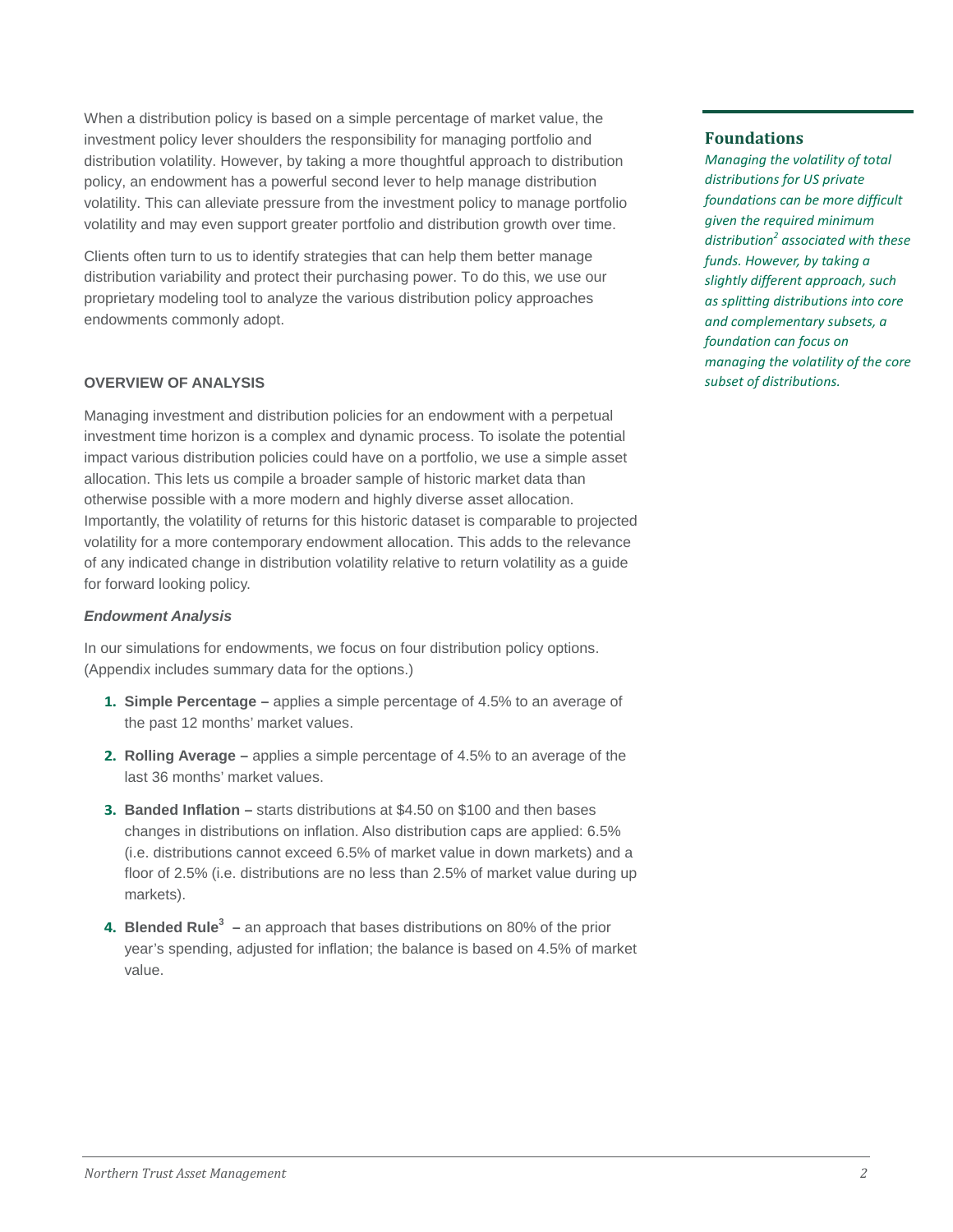#### **OBSERVATIONS**

Exhibit 1 illustrated that more complex policies help reduce the variability in distributions, with the median standard deviation of annual percentage change in distributions reduced by 26% for a rolling average policy, by 37% for a Banded Inflation policy and by 61% for a Blended Rule policy.

Also, as Exhibits 2 and 3 show, the more-complex spending policies tended to reduce average distributions and increase average ending values.



## **EXHIBIT 2: AVERAGE ANNUAL DISTRIBUTIONS – PERCENTAGE OF AVERAGE ASSETS**

**EXHIBIT 3: ENDING ASSETS – NOMINAL**

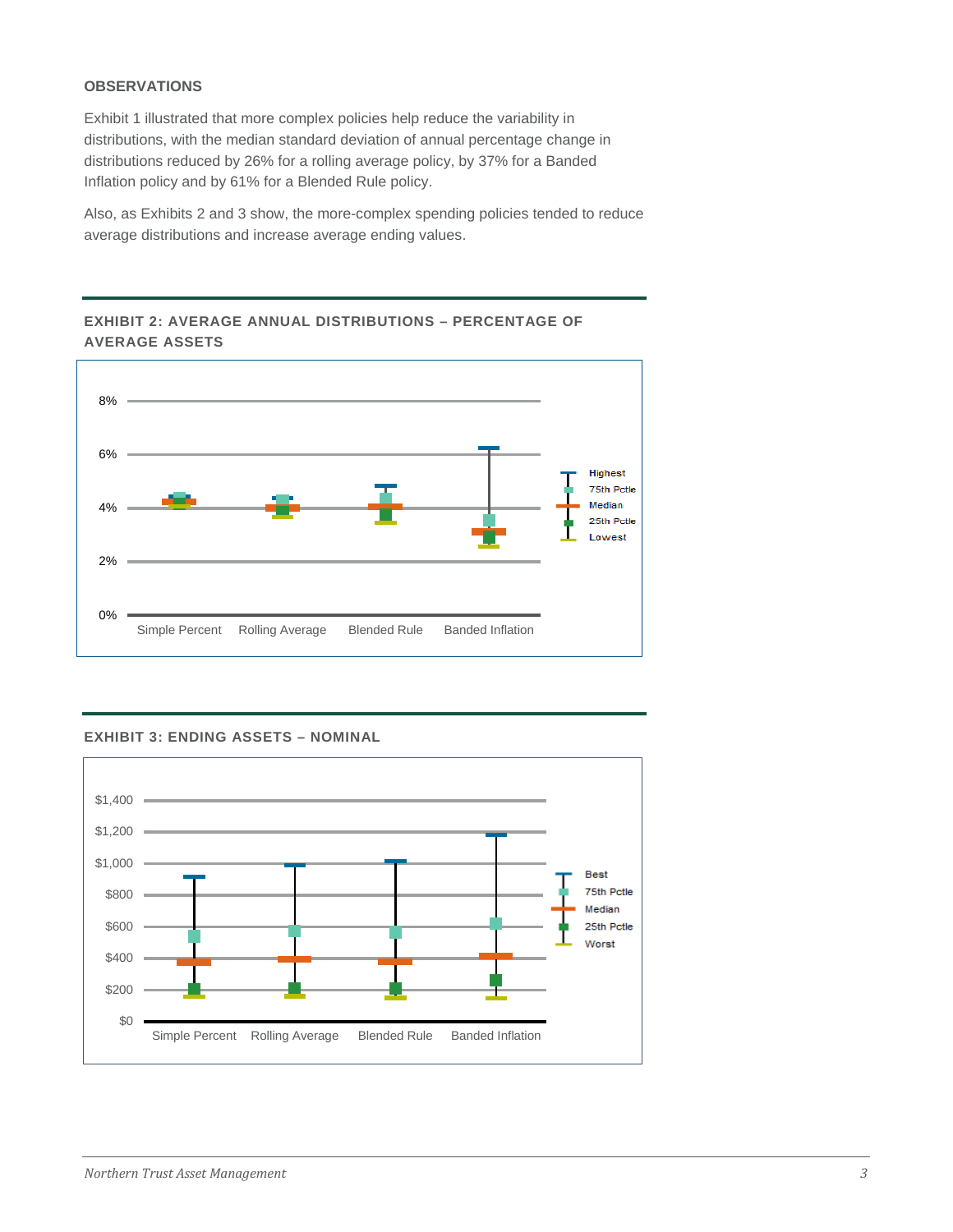We have found these directional shifts to be particularly important in forward looking Monte Carlo analyses incorporating current expected returns which are lower than historical returns.

#### **RECOMMENDATION**

While the appropriate policy will vary by endowment, we believe the Banded Inflation approach has significant appeal because of its potential to generate the highest average ending values and a lower effective distribution rate – important considerations in a lower expected return environment – while meaningfully reducing distribution variability.

The Banded Inflation approach may also appeal to endowments because:

- Expected changes in distributions are linked to inflation. Inflation typically has lower variability than capital markets returns, and inflation is commonly used in budgeting and planning.
- It can drive slower growth of distributions given inflation increases are smaller than market value increases in a favorable return environment.
- It maintains and potentially grows distributions (at least initially), when market values fall; This is a key point because the Banded Inflation approach may lead to lower distribution expectations for many years, but it will support higher distributions in challenging economic and market environments.
- The cap and the floor maintain a reasonable connection to portfolio market value. For example, if the portfolio net of distributions grows faster than the rate of inflation, the floor provides that distributions remain above x% of market value. Conversely, if the portfolio falls, the cap provides that distributions do not exceed y% of market value.

The lower standard deviation of percentage change in distributions also indicates more stability in using the Banded Inflation approach, but interestingly not as much as the Rolling Average or the Blended Rule. This is due to a "weakness" in the Banded Inflation policy as applied in the model that in strongly trending markets means the cap or floor can kick in for many years and the volatility of distributions will devolve back in line with moves in market values. This may suggest that an entity applying the Banded Inflation approach consider a "reset" if either the cap or floor level applies for a certain number of consecutive years. This weakness of the Banded Inflation policy is seen most acutely in periods with poor early returns and high inflation, making it hard for the portfolio to catch up to inflation-based levels.

### **BALANCING CHANGING MANDATES**

Endowments must balance a challenging dual mandate: support steady ongoing distributions while preserving portfolio purchasing power over the long term. Thoughtful application of distribution policy can provide a "second lever" to help manage the variability of ongoing distributions by taking some pressure off the investment policy and providing an effective complement. For endowments, a Banded Inflation policy may have particularly compelling characteristics.

*The tug and pull of providing steady distributions for the near term, while protecting purchasing power for the long term, is a constant challenge for endowments.*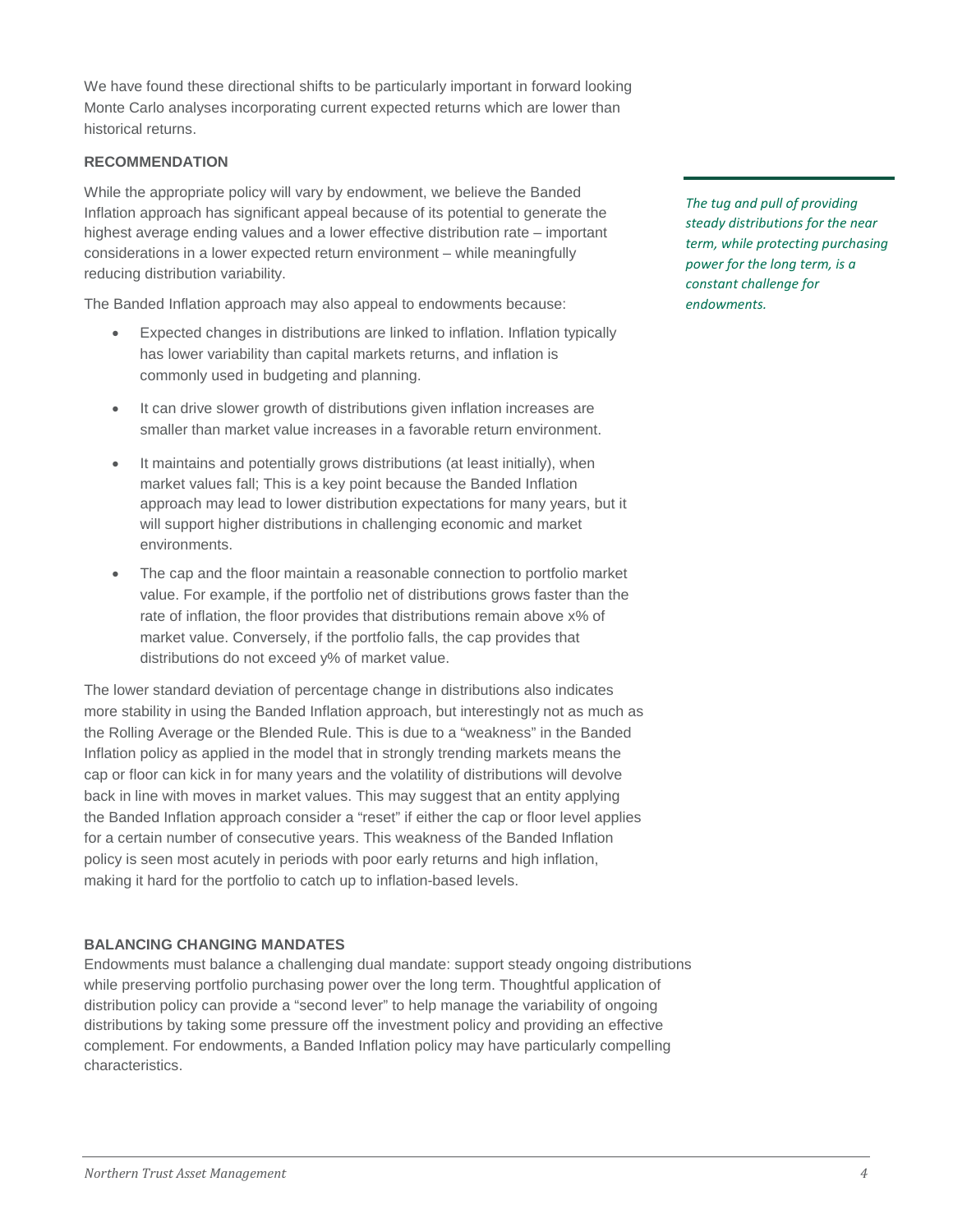#### **FOR MORE INFORMATION**

Using proprietary modeling tools, our team will work with you to understand your unique circumstances and goals to identify a strategy to help meet or complement your needs. Northern Trust Asset Management's Endowment and Foundation team collaborates with investment staff, committees, and boards to enhance investment portfolios through both broad and targeted multi-manager mandates.

For more information about this process, please visit [northerntrust.com/ocio](http://www.northerntrust.com/ocio) or contact Dan Kutliroff at [DK205@ntrs.com](mailto:DK205@ntrs.com) or 312.557.1657.

## **APPENDIX**

#### **ASSUMPTIONS USED**

| <b>Starting Assets</b>            | \$100                      |
|-----------------------------------|----------------------------|
| Portfolio's Asset Allocation      | $75\% / 25\%$ <sup>*</sup> |
| <b>Time Period</b>                | January 1973 - May 2017    |
| <b>Rolling Period</b>             | 20 Years                   |
| Number of Periods                 | 294                        |
| Average Return                    | 11.2%                      |
| <b>Average Standard Deviation</b> | 11.5%                      |
| Minimum Annualized Return         | 7.0%                       |
| Average Inflation                 | 3.5%                       |

\*Given available data, the analysis uses a portfolio of 75% S&P 500 and 25% Barclays Government/Credit Intermediate bonds

#### **ENDNOTES**

- 1 The analysis is created using a proprietary tool to analyze historical returns and distributions from a hypothetical portfolio. Returns used are index returns for representative purposes; it is not possible to invest directly in an index. This portfolio has not commenced and has no actual performance history. The hypothetical performance results assume asset allocations remain fixed and are rebalanced monthly during entire 20-year periods for all the rolling 20 year periods starting each month from 01.01.1973 to 05.01.1997 and ending 05.31.2017. Past performance is not indicative of or a guarantee of future results.
- 2 Each year U.S. private foundations file a form 990, which includes a calculation of their required distribution. Market values of the foundation's Net Investment Assets as of month end for the preceding 12 months are recorded. The Payout Requirement equals the product of 5% of the average of these values. This Payout Requirement can be met with qualifying distributions including amounts distributed for charitable purposes, direct charitable activities, Program-Related Investments (PRIs) and reasonable and necessary administrative costs related to a foundation's charitable activities. Investment expenses are not qualifying distributions. IRC 4292 and the applicable regulations contain an extensive set of rules governing required distributions by private foundations, including requirements that private foundations distribute the calculated distributable amount of each taxable year by the end of the succeeding taxable year. Please consult tax advisors for further detail.
- 3 This blended approach is known to some industry participants as a "Tobin Rule" named for the Nobel Prizewinning economist James Tobin relating to his work on endowment management principles and intergenerational equity.